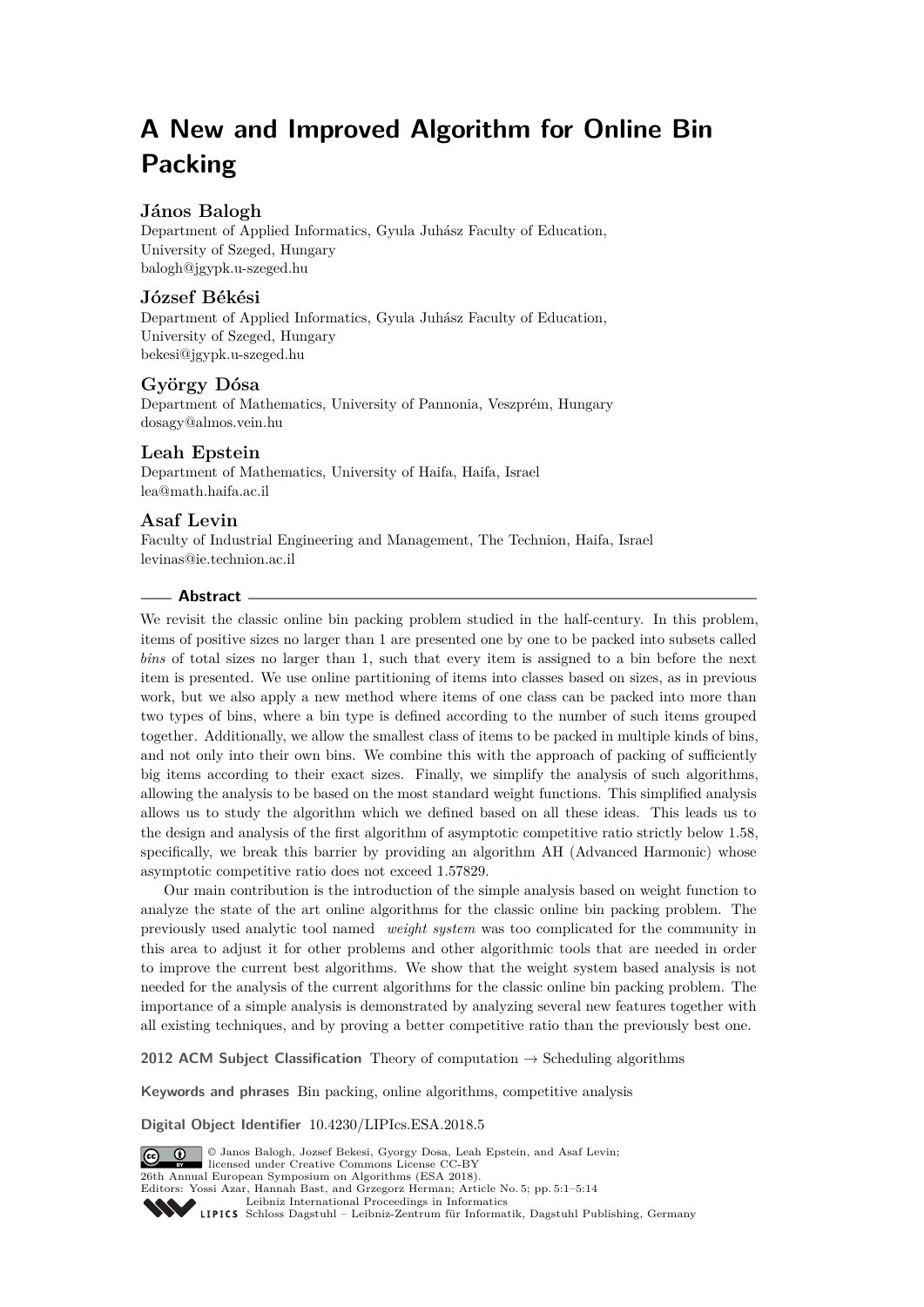## **5:2 A New and Improved Algorithm for Online Bin Packing**

## **1 Introduction**

Bin packing [\[5,](#page-12-0) [6\]](#page-12-1) is the problem of packing a set of items of rational sizes in (0*,* 1] into subsets of items, which are called bins, of total sizes no larger than 1. In the offline variant the list of items is given as a set, and in the online environment items are presented one by one and each item has to be packed into a bin irrevocably before the next item is presented.

For an algorithm A, we denote its cost, that is, the number of used bins in its packing on an input *I* by  $A(I)$ . The cost of an optimal solution *OPT*, for the same input, is denoted by  $OPT(I)$ . The *asymptotic approximation ratio* allows to compare the costs for inputs for which the optimal cost is sufficiently large. The asymptotic approximation ratio of *A* is

defined as follows.  $R_A = \lim_{N \to \infty} \left( \sup_{I:OPT(I)} \right)$ *I*: $OPT(I) ≥ N$ *A*(*I*)  $OPT(I)$  $\setminus$ . In this paper we only consider the asymptotic approximation ratio, which is the common measure for bin packing algorithms. Thus we use the term approximation ratio throughout the paper, with the meaning of asymptotic approximation ratio. Moreover, the term *competitive ratio* often replaces the term "approximation ratio" in cases where online algorithms are considered. We will use this term for the asymptotic measure. When we discuss the absolute measure sup<sub>*I*</sub>  $\frac{A(I)}{OPT(I)}$  $OPT(I)$ (the absolute approximation ratio or the absolute competitive ratio), we will mention this explicitly. A standard method for proving an upper bound for the asymptotic approximation ratio or the asymptotic competitive ratio for an algorithm *A* is to show the existence of a constant  $C > 0$  independent of the input, such that for any input *I*,  $A(I) \leq R \cdot OPT(I) + C$ (and then the value of the asymptotic measure is at most *R*). Most work on upper bounds on the asymptotic competitive ratio provide in fact an upper bound using this last method, and we will follow this approach as well.

For the offline problem, algorithms with an approximation ratio of  $1 + \varepsilon$  can be designed [\[10,](#page-12-2) [17,](#page-12-3) [9,](#page-12-4) [13\]](#page-12-5) for any  $\varepsilon > 0$ . If the first definition is used, a 1-approximation is known [\[17\]](#page-12-3), where the cost of the solution computed by the algorithm is  $OPT(I) + o(OPT(I))$  (see also recent work on improving the sub-linear function of  $OPT(I)$  [\[21,](#page-13-1) [12\]](#page-12-6)).

The classic bin packing problem, which we study here, was presented in the early 1970's [\[25,](#page-13-2) [14,](#page-12-7) [15,](#page-12-8) [16\]](#page-12-9). It was introduced as an offline problem, but many of the algorithms initially proposed for it were in fact online. Johnson [\[14,](#page-12-7) [15\]](#page-12-8) defined and analyzed the simple algorithm Next Fit (NF), which tries to pack the next item into the last bin that was used for packing, if such a bin exists (in which case such a bin is called "active") and the item can be packed there, and otherwise it opens a new bin for the item. The competitive ratio of this algorithm is 2 [\[14,](#page-12-7) [15\]](#page-12-8). Any Fit (AF) algorithms, as opposed to the behavior of NF which only tests at most one active bin for feasibility of packing a new item there, pack a new item into a nonempty bin unless this is impossible (in which case a new bin is opened). Such algorithms have competitive ratios of at most 2. Next, consider a sub-class of algorithms where one may not select a bin with smallest total size of currently packed items for packing a new item, unless this minimum is not unique or this is the only bin that can accommodate the new item except for an empty bin. The last class of algorithms is called Almost Any Fit (AAF), and they have competitive ratios of 1*.*7 [\[16,](#page-12-9) [15\]](#page-12-8). A well-known algorithm, which is in fact a special case of AAF is Best Fit (BF), which always chooses the fullest bin where the new item can be packed. First Fit (FF) is another important special case of AF (but not of AAF) which selects a minimum index bin for each new item (where it can be packed). The competitive ratio of FF is 1.7 [\[16,](#page-12-9) [7\]](#page-12-10).

The pre-sorted versions of these algorithms, called NFD, FFD, BFD, and AFD, were studied as well. Here items are still presented one by one, but they are sorted in a non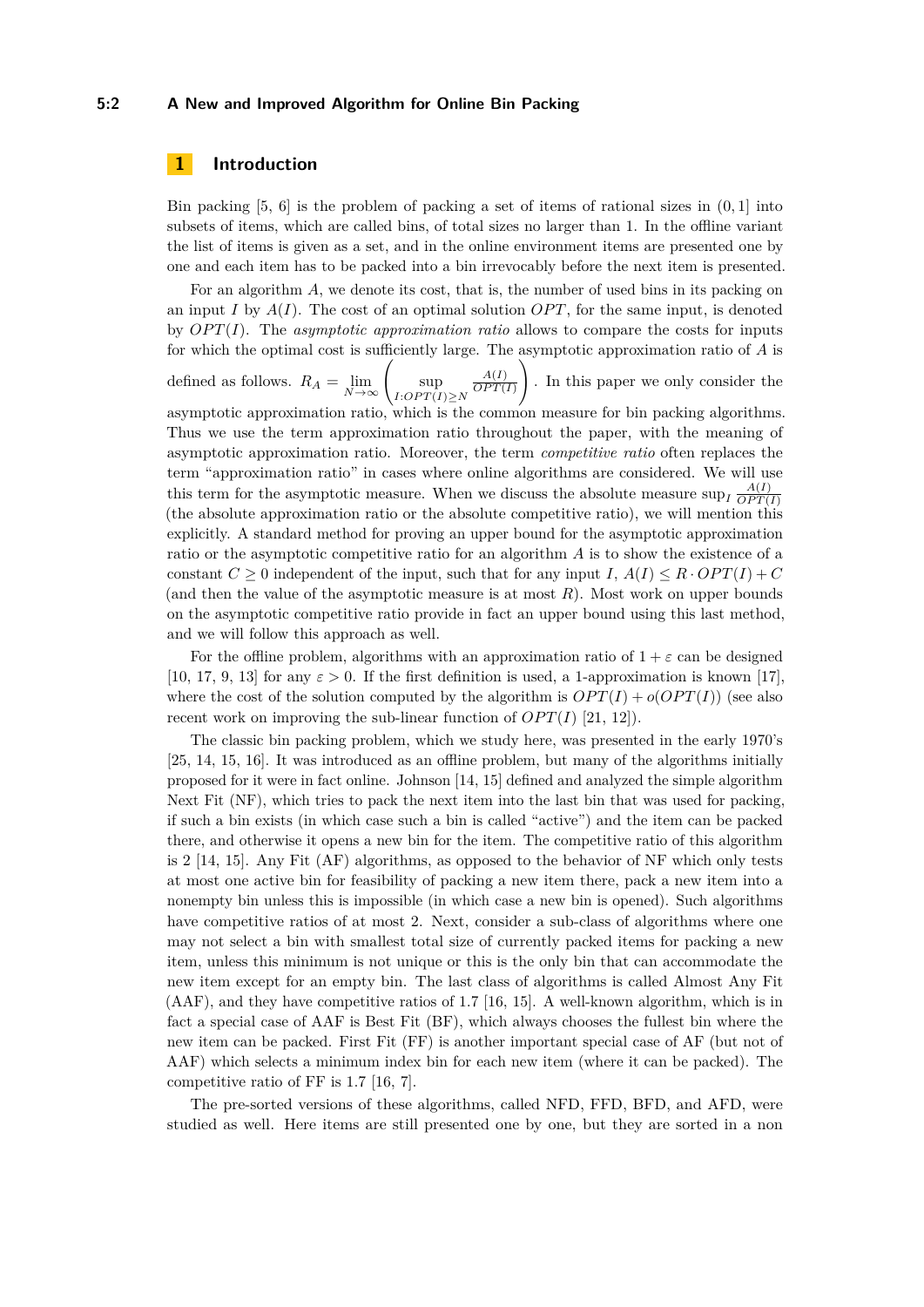increasing order of sizes. For example, the approximation ratio of NFD is (approximately) 1.69103 [\[2\]](#page-12-11) and that of FFD is  $\frac{11}{9} \approx 1.22222$  [\[14\]](#page-12-7). For AFD in general, the approximation ratio is at most 1*.*25 [\[14,](#page-12-7) [15,](#page-12-8) [16\]](#page-12-9). These pre-sorted variants are not online algorithms.

We design and analyze a new algorithm AH (Advanced Harmonic) for online bin packing, and show that its competitive ratio does not exceed 1*.*57828956. This is the first algorithm whose asymptotic competitive ratio is below 1.58. We use a new type of analysis of algorithms which allows us to split the analysis into cases, while for every case we define only three values (and even just one value in a large number of cases), and based on those we calculate weights for items. The analysis is split into cases in recent previous work as well, but the analysis of each case is much more difficult. Items are partitioned into classes according to sizes. As in previous work, we sometimes do not pack the maximum number of items of some class into a bin, and leave space for items of another class (possibly arriving later). One new feature of AH is that in previous papers, in the algorithms there were at most two options for every class. For any given class, one option was a bin with the maximum number of items of this class fitting into a bin. For some of the classes there was a second option consisted of a very small number of items from this class (with reserved spaces for items of another class, possibly arriving later). We allow intermediate values as well with more than two options for some classes and not only two kinds of bins for a given class.

We use simple weight functions for the analysis, rather than the much more complicated tool called *weight systems* [\[23\]](#page-13-3). Weight functions are an auxiliary tool used for the analysis of bin packing (and other) algorithms (this technique is also called dual fitting). In this method, a weight is defined for each item (usually, based on its size, and sometimes it is also based on its role in the packing). If there are multiple kinds of outputs, it is possible to define a weight function for each one of them. The total weight of items is then used to compare the numbers of bins in the output of the algorithm and in an optimal solution. The list of weights of one item for different output types, also called scenarios, can be seen as a vector associated with the item. Thus, the weights can be seen as one function from the items to vectors whose dimension is the number of scenarios. Briefly, a weight system is a generalization where the weight function also maps items (or item sizes) to vectors, but in order to compute the weight of some item for a given scenario, another function, called a consolidation function, is used. This last function is a piecewise linear function (mapping real vectors to reals). The slightly simplified approach is to use convex combinations of weights according to subsets of scenarios. It has not been proved that weight systems are a stronger tool than just weights defined for the different scenarios. However, for simple weights every scenario can be analyzed independently from other scenarios. We exploit the simplicity of weight functions to obtain a clean and full analysis, which is easier to implement and verify (compared to the analysis resulting from weight systems). The main advantage is that every case is analyzed in a separate calculation using a standard knapsack solver without considering any other cases at that time. This simplicity allows us to analyze the new features that we introduce. Obviously, as these are cases for one algorithm, they have a common set of parameters, but once the algorithm has been fixed, there is no connection between the various cases.

The significance of our approach is that we combine many existing methods, including that of Babel et al. [\[1\]](#page-12-12) (recently used by Heydrich and van Stee [\[22,](#page-13-4) [11\]](#page-12-13) for classic bin packing), adding several new features, and applying a simple analysis, which can be verified easily and is robust to further changes of the algorithm. We define the action of our algorithm AH, we prove a number of invariants and properties of AH in detail, and then we provide the specific parameters and compact representations of the lists of weights. For every possible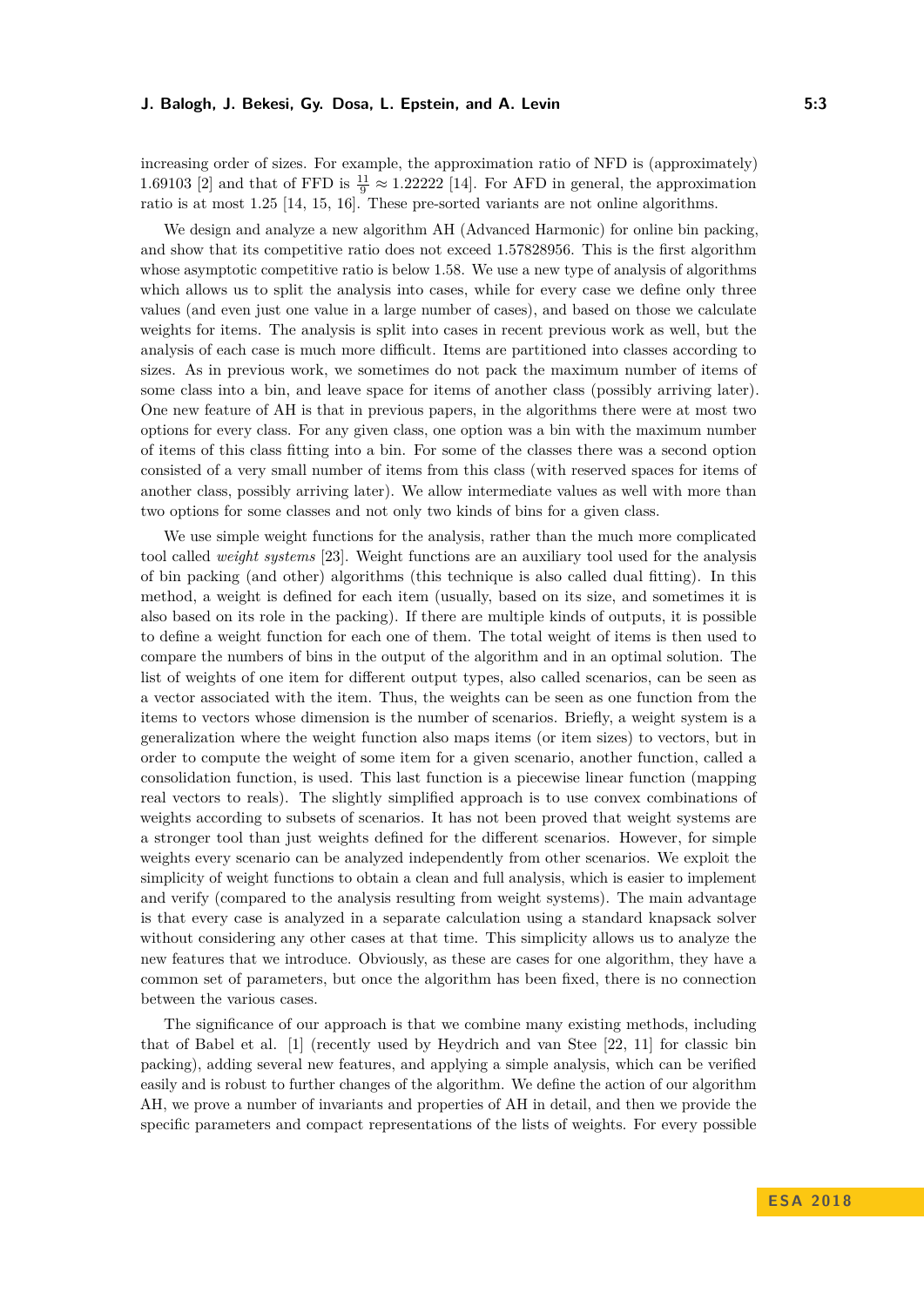#### **5:4 A New and Improved Algorithm for Online Bin Packing**

output type and scenario, there is a small number of values used for the calculation of weights for it that we choose based on solving an auxiliary linear program. We also provide explicit lists of weights calculated based on the values and the parameters.

To explain the new features of our work, we discuss the harmonic type algorithms. Already in much of the previous work on online algorithms for bin packing, items were partitioned into classes by size. The simplest such classification is based on harmonic numbers, leading to the Harmonic algorithm of Lee and Lee [\[18\]](#page-13-5). In the harmonic algorithm of index *k* (for an integer parameter  $k \geq 2$ ), subset *j* is the intersection of the input and  $\left(\frac{1}{j+1}, \frac{1}{j}\right]$  (where 1 ≤ *j* ≤ *k* − 1), and subset *k* of tiny items is the intersection of the input and  $(0, \frac{1}{k}]$ .

In these algorithms each subset is packed independently from other subsets using NF (so for  $j \leq k-1$ , any bin for subset *j*, except for possibly the last such bin, has *j* items, but for subset *k*, every bin except for the last bin for this subset has a total size of items above  $\frac{k-1}{k}$ ), and for *k* growing to infinity, the resulting competitive ratio is approximately 1*.*69103 [\[18\]](#page-13-5). The drawback of those algorithms is that bins of subsets with small values of *j* can be packed with small sizes of items (for example, a bin of subset 2 may have total size just above  $\frac{2}{3}$  and a bin of subset 1 may have just one item of size just above  $\frac{1}{2}$ ).

The first idea which comes to mind is to try to combine items of those two subset into common bins. However, if items of class 2 arrive first, one cannot just pack them one per bin, as this immediately leads to a competitive ratio of 2 (if no items of subset 1 arrive afterwards). Lee and Lee [\[18\]](#page-13-5) proposed the following method to overcome this. A fixed fraction of items of subset 2 (up to rounding errors) is packed one per bin and the remaining items are packed in pairs. Thus, there are two kinds of bins for subset 2. The items we refer to here can only be sufficiently small items, so there is a threshold  $\Delta \in (\frac{1}{2}, \frac{2}{3})$  such that items of sizes in  $(\Delta, 1]$  and  $(1 - \Delta, \frac{1}{2}]$  are packed as before, while the algorithm tries to combine an item of size in  $(\frac{1}{3}, 1 - \Delta]$  with an item of size in  $(\frac{1}{2}, \Delta]$ . Even if those two items (one item of each one of the two intervals) are relatively small, still their total size is above  $\frac{5}{6} \approx 0.83333$ . This last algorithm was called Refined-Harmonic, and its competitive ratio is smaller than 1.636. Ramanan et al. [\[19\]](#page-13-6) designed two algorithms called Modified Harmonic and Modified Harmonic-2. The first one has a competitive ratio below 1*.*61562, and it allows to combine items of many subsets with items of sizes above  $\frac{1}{2}$  (and at most  $\Delta$ ). The second algorithm does not use only a single value of  $\Delta$ , but splits the interval  $(\frac{1}{2}, 1]$  further, allowing additional kinds of combinations. Its competitive ratio is approximately 1*.*612. For most subsets of items (where  $k$  is chosen to be in  $[20, 40]$  in all these algorithms), the last two algorithms pack some proportion of the items in groups of smaller sizes, to allow it to be combined with an item of size above  $\frac{1}{2}$ . Intuitively, for an illustrative example, assume that  $\Delta = 0.6$ , and consider the items of sizes in  $(\frac{1}{11}, \frac{1}{10}]$ . The items that are not packed into groups of ten items should be packed into groups of four items (the parameters of the algorithms are different from those of this example). For some of the subsets the proportion is zero, and they are still packed using NF. The drawback of such algorithms (as it is exhibited by Ramanan et al. [\[19\]](#page-13-6)) is that no matter how many thresholds there are, there can be pairs of items that can be combined into bins of optimal solutions while the algorithm does not allow it as it has fixed thresholds. Specifically, such algorithms allow to combine items of different intervals only in the case that the largest items of the two intervals fit together into a bin. This is the case with the next two harmonic type algorithms as well.

The next two papers, that of Richey [\[20\]](#page-13-7) and that of Seiden [\[23\]](#page-13-3) deal with a more complicated algorithm where many more subsets can be combined. The general structure is proposed in [\[20\]](#page-13-7), and a full and corrected algorithm with its analysis is provided in [\[23\]](#page-13-3). For illustration, the items packed into smaller groups are called red and those packed into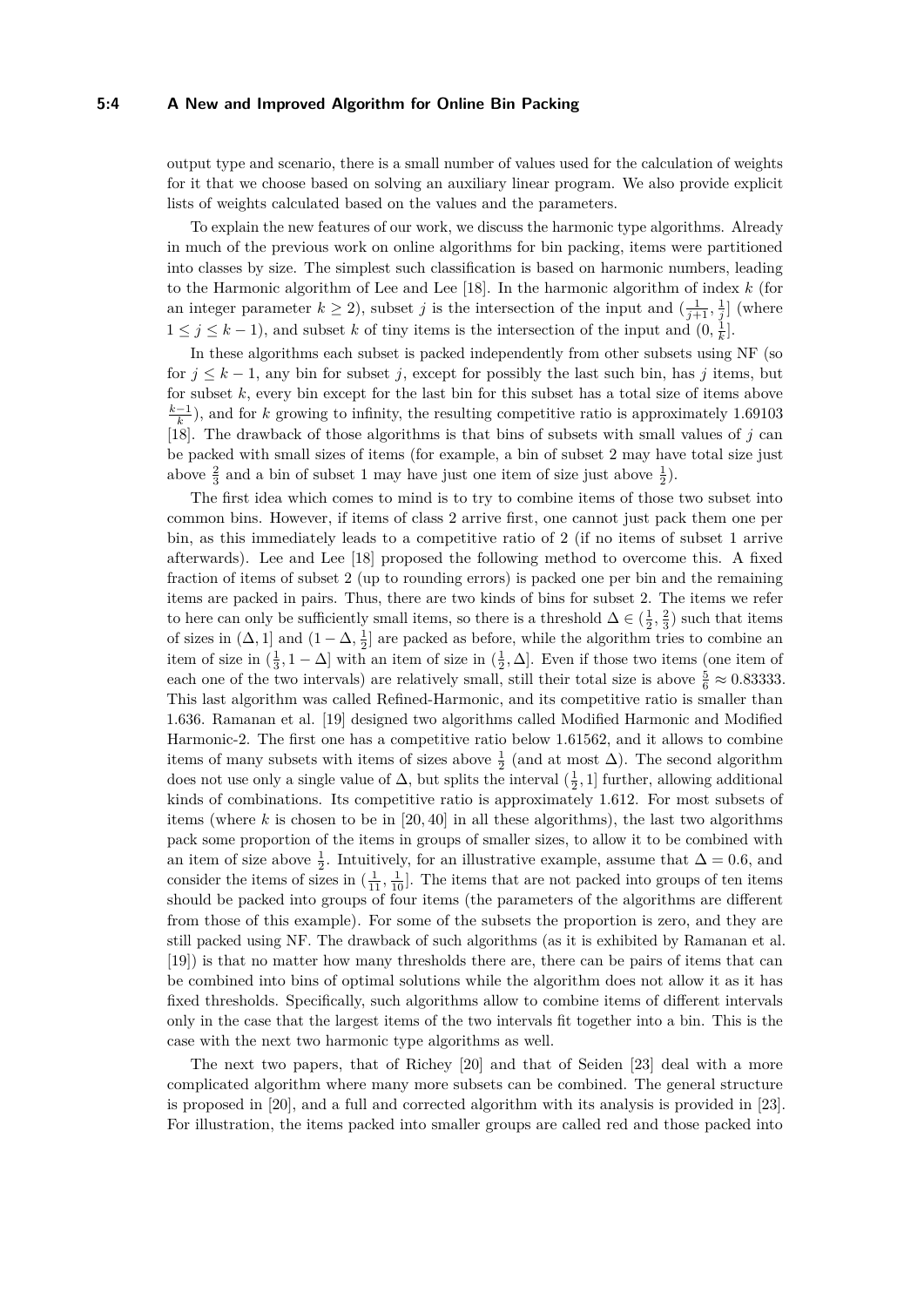bins with maximum numbers of items of the subset are called blue. The goal is to combine as many bins with blue items with bins having red items as possible. Bins with red items always have small numbers of items, to allow them to be combined with relatively large items of sizes above  $\frac{1}{2}$ . The analysis is far from being simple, though it leads to a competitive ratio of at most 1.58889 (Heydrich and van Stee [\[22,](#page-13-4) [11\]](#page-12-13) mention that this last value can be decreased very slightly). The analysis of [\[23\]](#page-13-3) is based on a complicated notion called weight system. The complicated details of this analytic tool basically did not allow the research community to introduce new algorithmic methods for dealing with the online bin packing problem. We expect that our simplified analysis will not suffer from this major disadvantage.

The carefully designed subset structure eliminates many worst-case examples, but the drawback mentioned above still remains. Recently, Heydrich and van Stee [\[22,](#page-13-4) [11\]](#page-12-13) proposed to use a method introduced by Babel et. al [\[1\]](#page-12-12), where some items are packed based on their exact size rather than by their subset. The approach of [\[22,](#page-13-4) [11\]](#page-12-13) which we adopt is to apply the methods of Babel et. al [\[1\]](#page-12-12) on the largest items, of sizes in  $(\frac{1}{3}, 1]$ . This approach means to combine items of sizes above  $\frac{1}{2}$  with items of sizes in  $(\frac{1}{3}, \frac{1}{2}]$  based on their exact sizes. Moreover, the approach involves combining pairs of items of subsets of sizes contained in  $\left(\frac{1}{3}, \frac{1}{2}\right]$  while keeping the smallest items of such a subset to be matched with items of sizes above  $\frac{1}{2}$  (and larger items of such a subset are used to be packed into pairs), as much as possible. Prior to the work of [\[22,](#page-13-4) [11\]](#page-12-13), all previous algorithms for classic bin packing that partition items into classes always assumed that an item of a certain subset has the maximum size when its possible packing was examined. This method simplifies the algorithm and its analysis, but it is not always a good strategy as this excludes the option of combining items that can fit together into a bin in many cases. This approach is very different from that of AF algorithms and even from NF. Moreover, an approach similar to that of Babel et. al [\[1\]](#page-12-12) was used in an online algorithm designed in [\[3\]](#page-12-14). Heydrich and van Stee [\[22,](#page-13-4) [11\]](#page-12-13) claim a competitive ratio of 1.5816 but we were not able to verify this claim.

In algorithm AH, we do not just have red and blue items, but we potentially allow several kinds of bins (that is, several and potentially a large number of colors for items of a given class, and furthermore items may change their colors once further items arrive. Due to these differences we will not use the illustration via colors of items in the description of our algorithm). For example, for the subset of items of sizes in  $(\frac{1}{15}, \frac{1}{14}]$  we group items into subsets of 14 items or three items or just one item. We also use bins of the smallest items (our value of *k* is 43) where the total size of items is at most  $\frac{17}{60}$ , to allow them to be combined (among others) with items of sizes in  $(\frac{1}{2}, \frac{43}{60})$ . These two features are possible due to the simple nature of our analysis, and they are crucial for getting the improved bound. Note that all items of sizes in  $(0, \frac{1}{43}]$  are treated together (by the algorithm and its analysis).

In order to use just a small number of values (one or three) for each scenario that we choose by solving an auxiliary linear program, we use the concept of *containers*. A container is a set of items of one class (in the partition of potential inputs into items of similar sizes, called classes), and it can be complete if its planned number of items has arrived already or incomplete otherwise (but it is treated in the same way in both cases). Containers are of two types, where a container is either positive or negative, and a bin may contain at most one of each of them. The goal is to have as many bins as possible with both a positive and a negative container. Roughly speaking, positive containers have total sizes above  $\frac{1}{2}$  and negative containers have total sizes of at most  $\frac{1}{2}$ . This last statement is imprecise as in most cases we consider volumes and not exact sizes, where volumes are based on the maximum sizes for the corresponding classes. There is one exception which is containers with one item of size above  $\frac{1}{3}$ , where the exact size is taken into account (both by the algorithm and the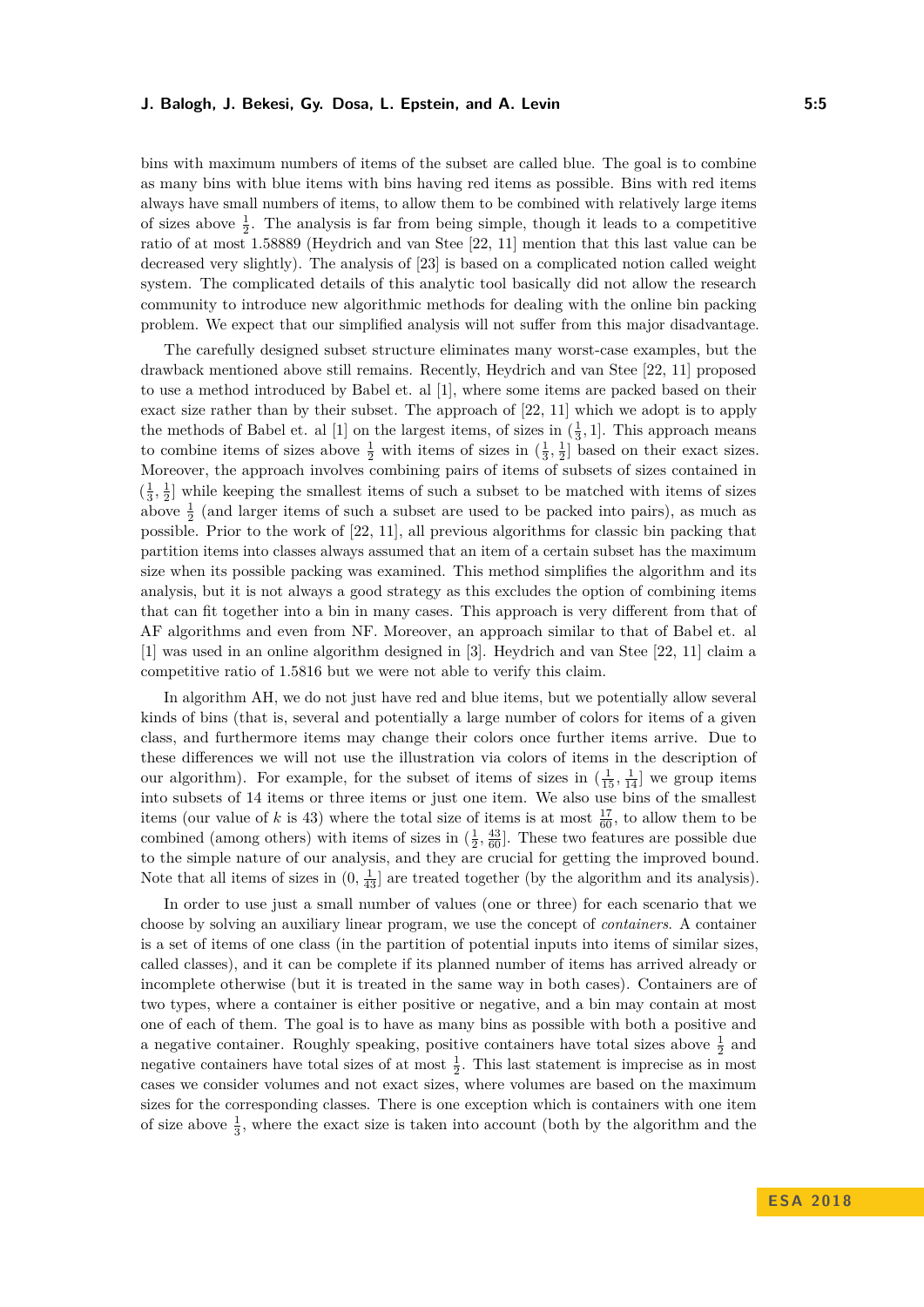## **5:6 A New and Improved Algorithm for Online Bin Packing**

analysis), and it is defined to be the volume. A positive container and a negative one fit together if their total volumes does not exceed 1, and does not depend only on the classes. Our positive containers and negative containers have some relation to concepts used in [\[23\]](#page-13-3).

In our weight based analysis, we assign weights to containers, where the number of different weights is small. Specifically, let the minimum volume of any positive container not packed with a negative container be denoted by *a*. We have two cases. In the simple case where all positive containers packed without negative containers have volumes of at least  $\frac{2}{3}$ (i.e.,  $a \geq \frac{2}{3}$ ), we define weights as follows. Assign weights of 1 to positive containers packed without negative containers and negative containers packed without positive containers. Since we later base our weights of items on sizes, we assign these weights of 1 to all positive containers of volume at least *a* and all negative containers of volumes above  $1 - a$ . We have a variable  $w$  ( $0 \leq w \leq 1$ ) such that other positive containers have weights of *w* and other negative containers have weights of  $1 - w$ . Those weights are called the required weights of containers (the actual weights can be larger but not smaller). Given the approximate proportions of items of each class packed in every type of container, we compute a weighted average (based on the containers of every item) to define weights of items using the required weights of containers. The case where  $a < \frac{2}{3}$  is more interesting as a negative container with one item of size in  $(\frac{1}{3}, \frac{1}{2})$  and a positive container with one item of size above  $\frac{1}{2}$  can be packed into one bin if the total size of the two items does not exceed 1 (i.e., the volumes of their containers are the exact sizes of these two items). Thus, the exact value *a* is crucial and not only its class, and additionally the class and even the exact value of  $1 - a$  play an important role. This is indeed more interesting as the analysis cannot be done for an infinite set of scenarios and thus we need to analyze intervals of *a* together. Here, for other classes we do the same as in the previous case, but for one class we perform a more careful analysis. This is the class containing the value  $1 - a$ . For this class we define weights of items directly. We let the weight of an item of this class of size at most  $1 - a$  be a variable  $u$ , and otherwise it is a variable *v*, where  $v \ge u$  (this class is contained in  $(\frac{1}{3}, \frac{1}{2}]$ ). For the analysis, we found suitable values for the variables for all scenarios (this was done separately for each scenario), that is, for all possible values of *a* (the number of scenarios is still finite, as they are based on the dividing points of the algorithm, though not only on the classes). For every scenario where  $a < \frac{2}{3}$ , there are additional constraints on *u*, *v*, and *w*. As we do not use weights of containers in this case (for the class containing  $1 - a$ ), while the packing of pairs of items of classes contained in  $(\frac{1}{3}, \frac{1}{2}]$  is performed carefully for all such classes. After selecting suitable values for those variables, all other item weights are also computed using the parameters of the algorithm.

There are also improved algorithms based on First Fit. Yao [\[27\]](#page-13-8) designed a  $\frac{5}{3}$ -competitive algorithm where certain size based subsets are packed separately. Later, an algorithm of absolute competitive ratio  $\frac{5}{3}$  was designed [\[3\]](#page-12-14), which is the best possible with respect to this last measure [\[28\]](#page-13-9) (see also [\[24,](#page-13-10) [7,](#page-12-10) [8\]](#page-12-15)). The (asymptotic) competitive ratios should be compared to lower bounds on the competitive ratio. The current best such lower bound is 1.5403 [\[4\]](#page-12-16) (see also [\[26\]](#page-13-11)).

## **2 Algorithm AH**

**Notation and definitions.** Similarly to previous algorithms' definitions, AH has a sequence of boundary points that are used in its precise definition:  $1 = t_0 > t_1 = \frac{1}{2} > t_2 > \cdots > t_b$  $\frac{1}{3}$  > ··· >  $t_M > t_{M+1} = 0$ . That is 1/2 and 1/3 are always boundary points, and there is no boundary point in  $(1/2, 1)$ .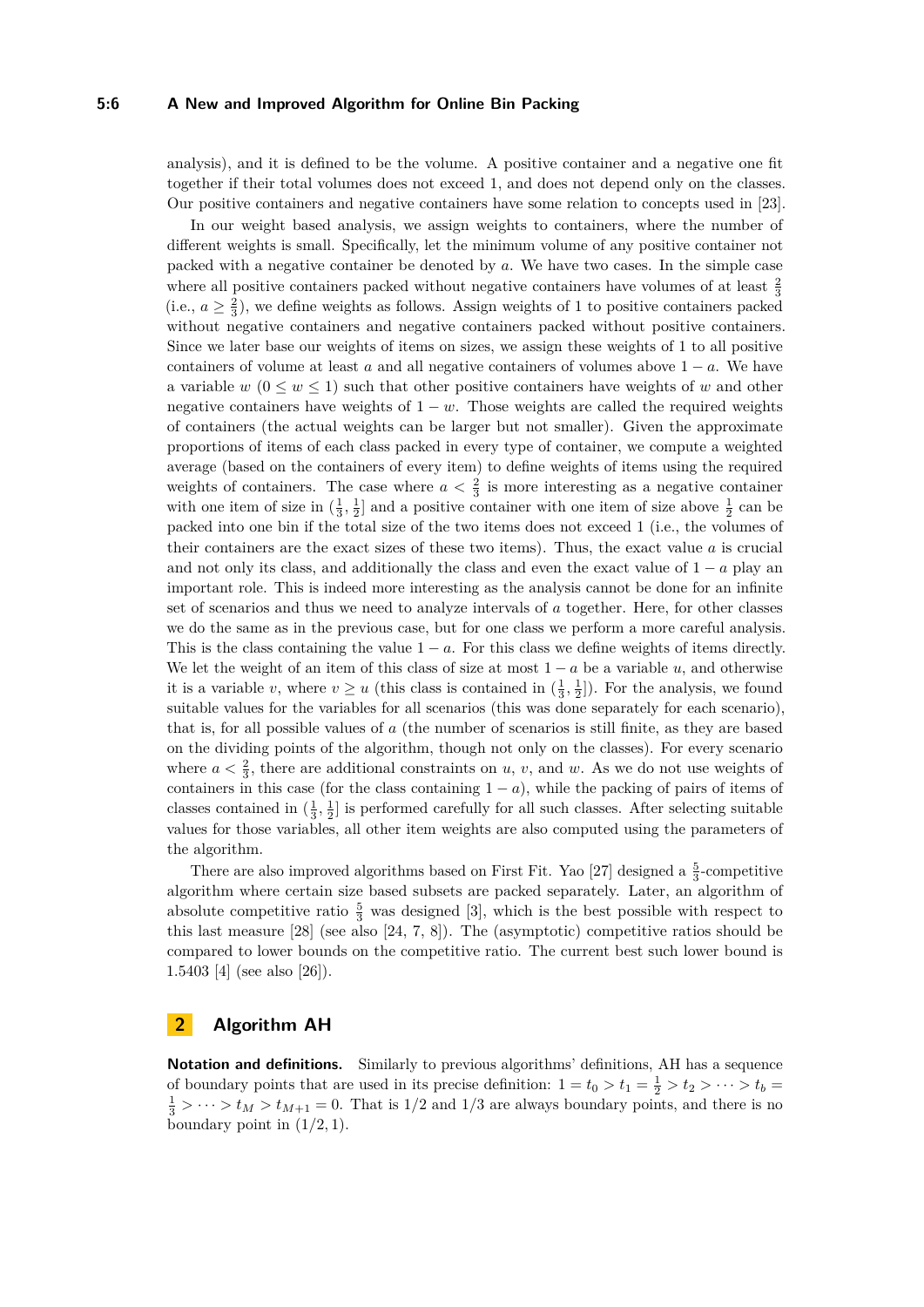For every *j*, all items of sizes in the interval  $(t_j, t_{j-1}]$  are called items of class *j*. We say that a class of items (and every item of this class) is *huge* if  $j = 1$ , it is *large* if  $1 < j \leq b$ (these are all items of sizes above  $1/3$  and at most  $1/2$ ), *small* if  $b < j \leq M$ , and *tiny* if this is the class of items of size at most  $t_M$  (i.e., the last class which is the class of tiny items is class  $M + 1$ , and in general the index of a class corresponds to the index *j* such that  $t_j$  is the infimum size of any item of the class).

Our algorithm will pack items into containers and pack containers into bins. As the algorithm is online, a container will be packed into a bin immediately when it is created, even though it may receive additional items later. In the last case, when we say that an item is packed into a container, this means that the bin containing the container receives that item. Any container will contain items of a single class, and at most two different containers can be combined (packed) into a bin. We provide additional details on combining two containers into a bin later. Every container of items that are not tiny has a cardinality associated with it, and this is the (maximum) number of items that it is supposed to receive.

Let  $\gamma_j = \lfloor \frac{1}{t_{j-1}} \rfloor$  for  $j \leq M$ . For class *j* that is either large or small (but not huge or tiny, i.e., for values of *j* such that  $2 \leq j \leq M$  holds), and for every *i* (where  $1 \leq i \leq \gamma_j$ ) there is a nonnegative parameter  $\alpha_{ij}$ , where  $0 \leq \alpha_{ij} \leq 1$ . The value  $\alpha_{ij}$  will denote the proportion of number of containers of cardinalities *i* of class *j* items among the number of containers of class *j* (the term proportion corresponds to the property of the sum of proportions satisfies  $\sum_i \alpha_{ij} = 1$  for all *j*). Such containers that will eventually receive *i* items of class *j* (unless the input terminate before this becomes possible) will be called *type i containers of class j*. That is, intuitively if we let *x* denote the number of containers for items of class *j*, we will have approximately  $\alpha_{ij} \cdot x$  type *i* containers each of which having exactly *i* items of class *j*. For every *j* such that  $2 \leq j \leq M$  and every *i*, we let  $A_{i,j} = i \cdot t_{j-1}$ . While the values  $\alpha_{ij}$  are defined so far only for large and small classes, we see one huge item as a type 1 container. Note that the values of  $\alpha_{ij}$  are not proportions of items but of containers for class *j*, and the resulting proportions of items can be computed from them (we will prove such bounds accurately later).

For classes of *large* items the notion of the cardinality of a container is slightly more delicate, and we will have exactly four possible types of containers. The first type is a *regular type 2* container (already) containing exactly two items of this class. The second type is a *declared type 2 container*, where this type consists of containers for which the algorithm already decided to pack two items of this class in the container (so the planned cardinality of the container is 2) but so far only one such item was packed into the container (one of the few next arriving items of this class, if they exist, will be packed there, in which case the type will be changed into a regular type 2 container). The third is a *regular type 1* container, where such a container has one item of the class and cannot ever have (in future steps) an additional item of this class (such a container will be already combined with a container of another class that is packed into the same bin). The fourth and last type of a container of large items is a *temporary type 1 container*. A container of this last type currently has one item of the class but sometimes it will get an additional item of this class in future steps (and in this case its type will be changed at that time to regular type 2, its type can change to declared type 2 or regular type 1 as well, but in those cases it does not happen as a result of packing a new item to this container). Given a class of large items, the number of declared type 2 containers will be at most four throughout the execution of the algorithm (as we will prove below) while the numbers of containers of type 1 (of both kinds) and containers of regular type 2 can grow unbounded as the length of the input grows, though we will show certain properties on the relations between their numbers maintained by the algorithm.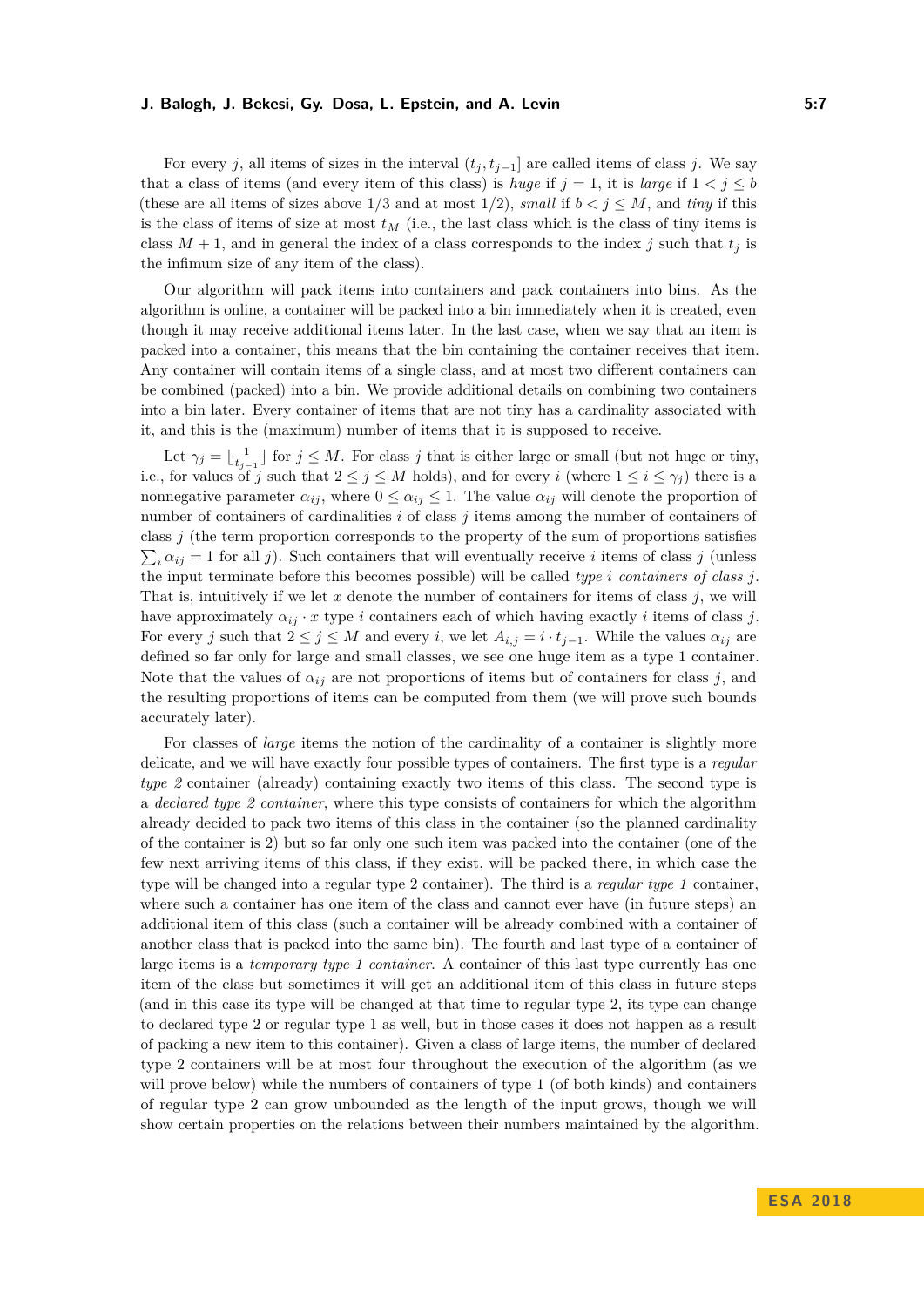#### **5:8 A New and Improved Algorithm for Online Bin Packing**

The set of the union of containers of regular type 2 and declared type 2 are called type 2 containers, and the set of the union of containers of regular type 1 and temporary type 1 are called type 1 containers. The parameters  $\alpha_{1j}$  and  $\alpha_{2j}$  of a large class *j* determine the approximate proportions of type 1 containers and type 2 containers, respectively.

For class  $M+1$  (of the tiny items), instead of the definitions above, there is a sequence of *p* possible upper bounds on the total sizes of items packed into containers of this class:  $1 \geq A_{p,M+1} > A_{p-1,M+1} > \cdots > A_{1,M+1} \geq t_M$ , and we let the positive parameters  $\alpha_{i,M+1} > 0$  for  $i = 1, \ldots, p$  denote the proportion of numbers of containers of class  $M + 1$ with items of total size in the interval  $(A_{i,M+1} - t_M, A_{i,M+1}]$  (this is the planned total size of items for such a container). Such containers will be called *type i containers of class M* + 1. The values of  $\alpha_{ij}$  for all *i, j* are selected heuristically via a search procedure carried out by a computer program. Any such set of parameters give a different algorithm and our proof of the numerical value of the upper bound is for one specific set of parameters that we provide explicitly.

The *volume* of a container of type *i* of class *j* is defined as follows: If  $i = 1$  and  $1 \leq j \leq b$ (that is, for items of sizes above  $1/3$ ), the volume of the container is the size of its (unique) item, and otherwise  $(i = 2 \text{ and } 2 \leq j \leq b \text{ or } i \geq 1 \text{ and } j > b)$  it is  $A_{i,j}$ . That is, the volume is usually simply the largest total size that the container can occupy, but for a container that contains a single large or huge item, the volume is the *exact* size of the item (there is one exception where the bin already contains one large item and it is planned to contain another item of the same class). In most cases we would like the volume of a container to be known when it is created, which is possible for containers such that their planned contents are known (in the sense that for example type  $i$  containers of a non tiny class  $j$  are planned to contain *i* items finally). However, for large items such containers with a single item may be temporary type 1 containers, in which case there is still no planning of contents for them. In this last case, the volume of the container is the size of its unique item. However, the volume of such a container may change in the case the algorithm will decide to pack another item of the same class (no matter if it packs that other item immediately at the time of decision or whether we decide to pack such an item later) into this container and transform it into a type 2 container. The volume of a declared type 2 container of class *j* is  $A_{2,j} = 2 \cdot t_{j-1}$ (the volume is based on its complete contents, no matter whether they are present already or not, as it is the case for classes of small or tiny items).

We say that a container is *negative* if its volume is at most 1*/*2 and otherwise it is *positive*. Obviously, two positive containers cannot be packed into one bin. We will also not pack two or more negative containers into a bin together. Thus, a bin containing two containers will contain one positive container and one negative container, and no bin will contain more than two containers.

**The rules for packing containers.** The algorithm AH which we define next will pack items into containers and pack containers into bins according to rules we will define. Recall that the packing of containers into bins will be such that every bin will have at most one positive container and at most one negative container. Obviously, a bin is nonempty if it has at least one container and at most two containers. We say that a nonempty bin is negative if it has a negative container and does not have a positive container, it is positive if it has a positive container and does not have a negative container, and it is neutral if it has both a negative container and a positive container.

It is unknown whether a temporary type 1 container will eventually be positive or negative. Therefore, such a container will not be combined in a bin with another container as long as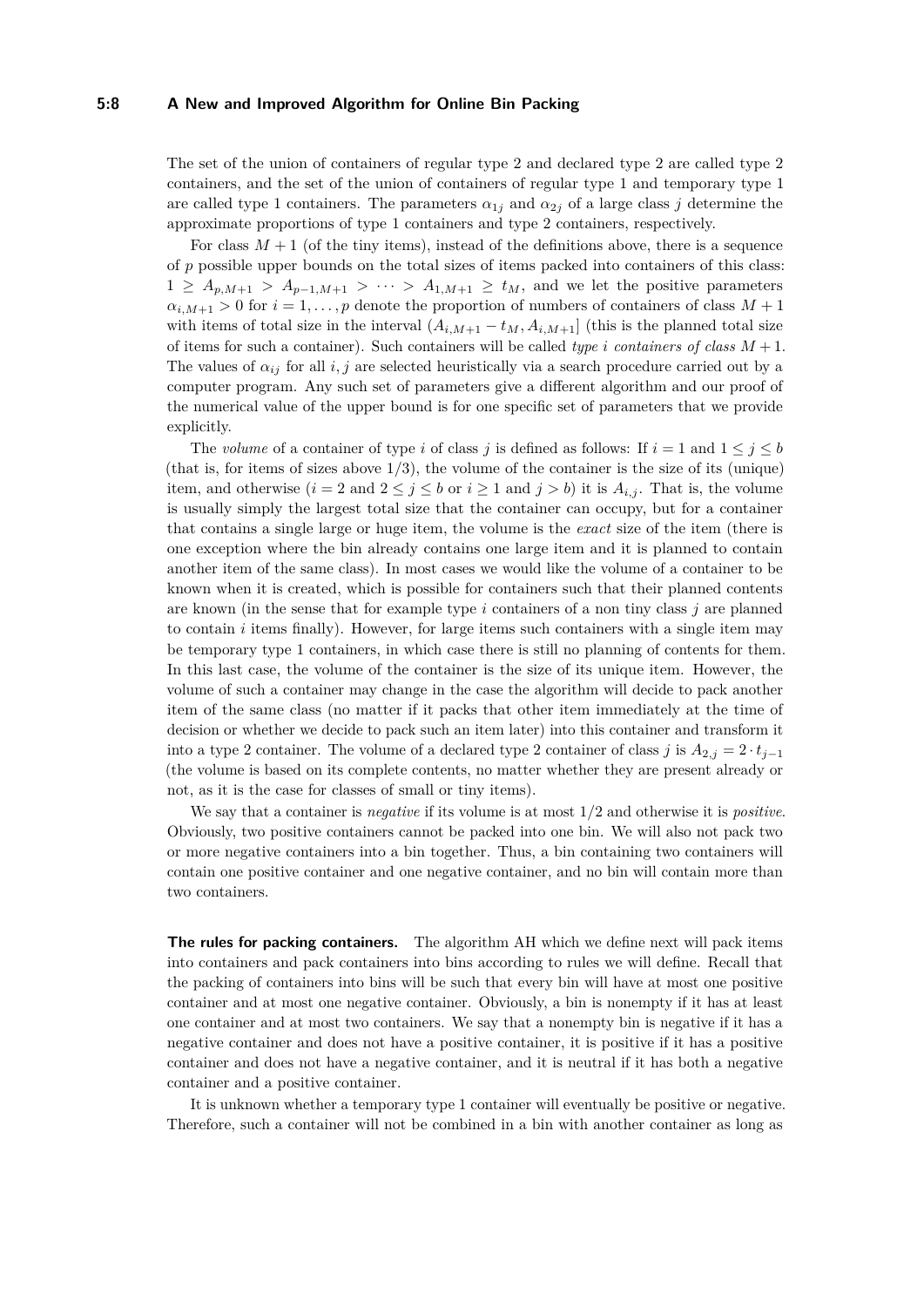its type is not changed. Moreover, it is seen as a negative container until it changes its type (so its bin is negative as long as the container is of temporary type 1). Specifically, it remains a negative container if a positive container joins it (and its bin becomes neutral), and in this case it becomes a regular type 1 container (and remains negative), and it becomes a positive container if its type changes to type 2. It can also happen that a temporary type 1 container will remain such till the termination of the input and the action of AH (and its bin remains negative). It is important to note that the difference between regular type 1 containers of a large class and temporary type 1 containers of the same class is that each of the former containers is already packed into a bin with a positive container (of some class), while the latter are not packed with other containers (in fact, the corresponding items are placed into their own bins, one item per bin).

For every class *j*, we denote by  $n_j$  the number of containers of class *j*. Let  $n_{ij}$  denote the number of containers of type *i* of class *j*. We also let  $N_j$  denote the number of items of class *j* at that moment. We often consider the values  $n_j$  and  $n_{ij}$  just prior to the packing of a new item, when  $N_j$  was already increased but the new item not packed yet so the values  $n_j$  and  $n_{ij}$  are not updated yet.

We say that two containers *fit together* if their total volume is at most 1. In what follows, when we refer to packing an item *e* - or more precisely, packing a container containing *e* (which was just created and therefore contains only *e*) into existing bins using Best Fit - we refer to packing  $e$  (or the container containing  $e$ ) into the bin with a container of largest volume where the existing container and *e* (or the container containing *e*) fit together. For the original version of Best Fit, actual sizes are taken into account, but here we base this rule on volumes (as for a container with a single large or huge item the volume is equal to the size of the item, if we select one such container among a set of this last kind of containers, our action is equivalent to the standard application of Best Fit).

**Packing rules of a new item.** Next, we define the packing rules of the algorithm when a new item of class *j* arrives. The algorithm is defined for each step, based on the class of the new item.

**A huge item.** Recall that a huge item is immediately packed into a positive container containing only this item. Use Best Fit (applied on volumes, as explained above) to pack the created container into an existing bin, out of existing negative bins, such that the two containers (the new one with the huge item and the negative one of the negative bin) fit together. The only case where the new huge item joins a bin with a large item of some class  $j'$  is the case where the container of class  $j'$  is a temporary type 1 container, and in this case the type of this container of class  $j'$  is changed into regular type 1. If no bin can accommodate the container of the new item according to those packing rules, that is, for every negative bin, the total volume together with the new item is too big (or there is no negative bin at all), then use a new bin for the positive container of the new item (this new bin becomes a positive bin).

An item of a class of small or tiny items. For these classes we define the concept of an open container. Informally, an open container (of class  $j$ ) can receive at least one additional item of class *j*. As a new container is introduced in order to pack an item, any container (of any type and class) already has at least one item of the corresponding class. If  $b < j < M$ , an open type *i* container of class *j* is one where the total number of the items in the container is strictly smaller than *i*. Once such a container receives *i* items, it is closed. For  $j = M + 1$ ,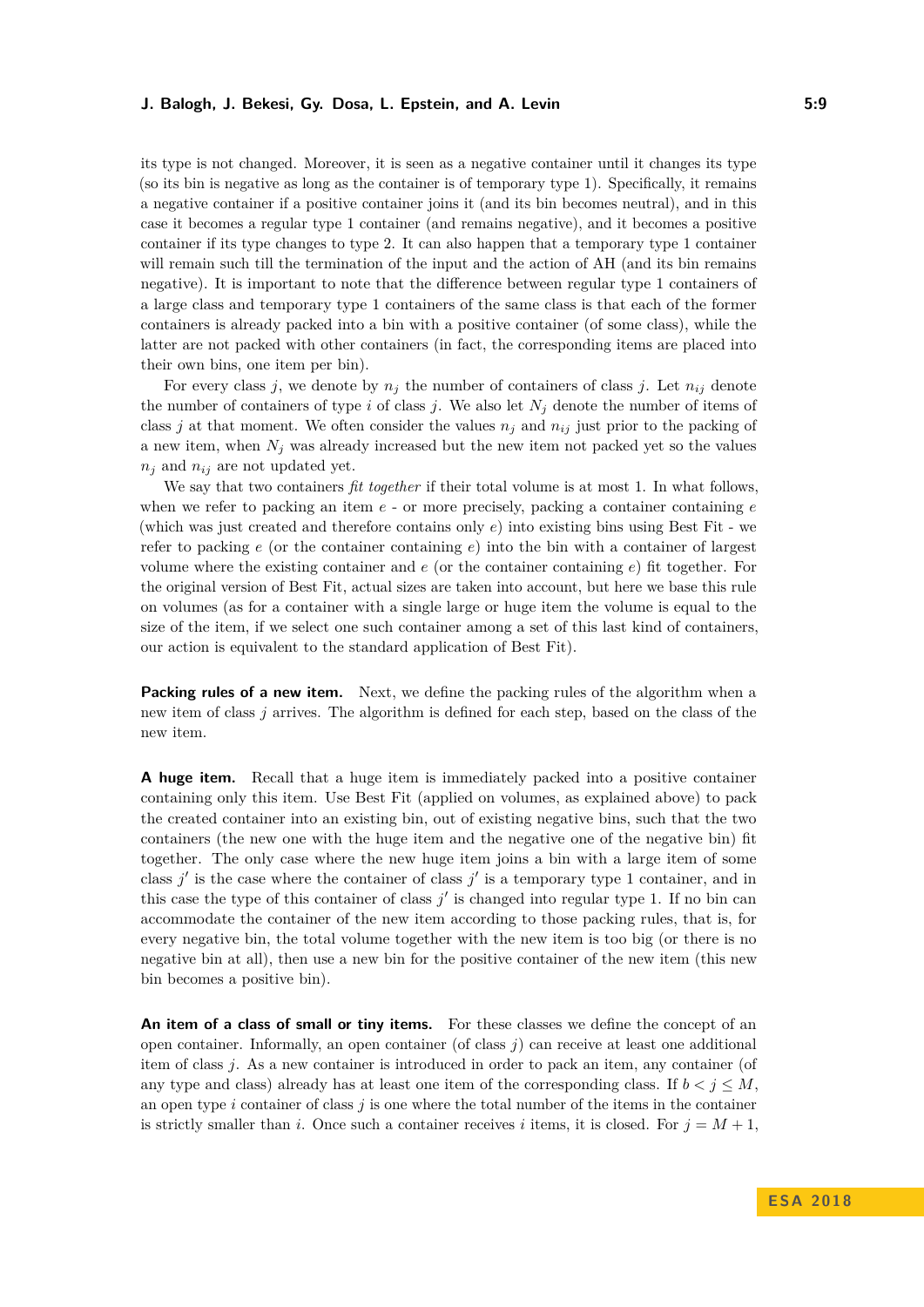## **5:10 A New and Improved Algorithm for Online Bin Packing**

a type *i* container of this class will be open starting the time it is created and while the total size of items in it is positive and at most  $A_{i,M+1} - t_M$ . Once it reaches a total size above  $A_{i,M+1} - t_M$ , it will be closed. For all cases of packing a small or tiny item, a new container of some class will be used only if there is no open container of the same class, and thus, in particular, there will be at most one open container for each  $j$  (and the corresponding value of *i* will always be one such that  $\alpha_{ij} > 0$ .

When a new item of class  $j$  (such that  $j > b$ ) arrives, if there is an open container of some type *i* of class *j*, then pack the item there (there can be at most one such container, so there are no ties in this case). Otherwise, open a new container for it (the details of the type are given below). After packing the new item into the container (and packing its container into a bin if it is a new container), close the container if necessary, based on its type and the rules above.

In the case that a new container is used for the item, we define the process of packing the item in more detail. Prior to packing the item, we define the type of the new open container. As the item is not packed yet,  $n_j$  is the number of containers of class *j* excluding the container opened for the new item. Find the minimum value of *i* such that  $\alpha_{ij} > 0$  and so far there are at most  $\lbrack \alpha_{ij} \cdot n_j \rbrack$  type *i* containers of class *j* (i.e.,  $n_{ij} \leq \lbrack \alpha_{ij} \cdot n_j \rbrack$ , where the values  $n_{ij}$  do not include the new container which will be opened). Such an index *i* exists as otherwise there are more than  $n_j$  containers of class *j*. More precisely, since  $\sum_i \alpha_{i,j} = 1$ , there is always a value of *i* satisfying that  $\alpha_{ij} > 0$  such that so far we opened at most  $\alpha_{i,j} \cdot n_j$  type *i* containers of class *j*. Open a new type *i* container of class *j* containing the new item (increasing both  $n_j$  and  $n_{ij}$ ). Observe that this opening of a new container defines its volume as well as whether it is a positive container or a negative container.

Next, we decide where to pack this new container. First consider the case where this container is a negative container. Then, if there is a positive bin, such that the new container fits into the bin according to its volume, then use that bin to pack the new container. This last case includes the possibility that the positive container is a type 2 container of a large class (regular or declared). If there are multiple options for choosing a bin, one of them is chosen arbitrarily.

Otherwise (there is no positive bin where the new negative container can be added), the algorithm checks the option of using a bin with a temporary type 1 container of some class of large items. Assume that there is a negative bin *B* such that the following two conditions are satisfied. The first condition is that the bin *B* has a temporary type 1 container of class  $j'$  such that a positive container of class  $j'$  (with two items) will fit together with the new (negative) container. The second condition is that there are at most  $\lfloor \alpha_{2j'} \cdot n_{j'} \rfloor - 1$  type 2 containers of class  $j'$  (before the packing of the new item is performed). Then, pack the new negative container into  $B$ , and define the container of class  $j'$  packed into  $B$  as a declared type 2 container. This last container of class  $j'$  will get one of the next items of class  $j'$  that will arrive, which will happen before any new container is opened for any new class  $j'$  item, see below. If there are multiple options for choosing *B*, one of the classes of large items is chosen arbitrarily (among those that can be used), and a temporary type 1 container of this class with maximum volume is selected, i.e., we use Best Fit in this case. This last packing step is possible as a temporary type 1 container is never packed with another container into a bin (if another container joins it, its type is changed).

Otherwise (if there is no suitable positive bin and no class of large items has a suitable temporary type 1 container that can be used under the required conditions), pack the new negative container into a new bin.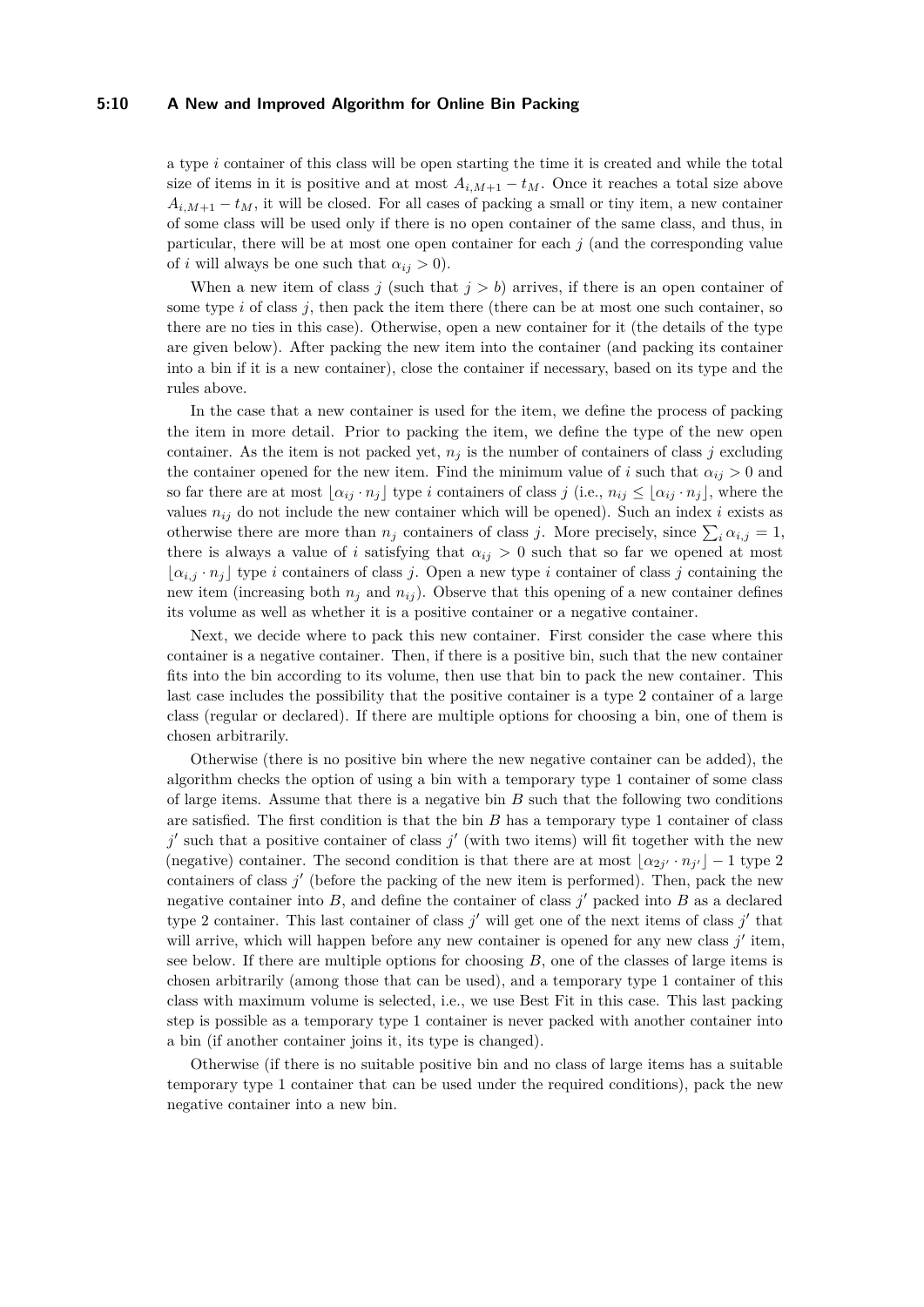Finally, consider the case where the new container is a positive container. Then, if there is a negative bin whose container is not a temporary type 1 container, such that the new container fits together with it, then use such a bin to pack the new container. Otherwise, if there is a temporary type 1 container with one large item of a class  $j'$  where the new container fits, then pack the new positive container into this bin and define the container of class  $j'$  in this bin as a regular type 1 container. The class  $j'$  can be chosen arbitrarily if there are multiple options, and among the temporary type 1 containers of class  $j'$ , one of maximum volume (out of those that can be used) is selected, i.e., once again we use Best Fit. Otherwise, pack the new positive container into a new bin.

**A large item of a class** *j***.** If there is a declared type 2 container of class *j*, pack the item there (as a second item) and change it into a regular type 2 container (breaking ties arbitrarily). This packing rule is checked first, and we apply it whenever possible. We continue to the other cases in the situation where there is no such declared type 2 container.

If the number of type 2 containers equals  $\alpha_{2i} \cdot n_j$  (that is, we should not increase the number of type 2 containers at this stage), then pack the new item into a new negative container. To pack the container into a bin, do as follows. If there is a positive bin where the new negative container fits, then use Best Fit to pack it as a regular type 1 container of class  $j$  (its volume is defined accordingly as the size of the new item) together with a positive container (this positive container is not of large items, as three large items cannot be packed into a bin together). Otherwise the new container is packed into a new bin, in which case it is defined to be a temporary type 1 container.

Otherwise (that is, the number of type 2 containers is strictly smaller than  $\alpha_{2i} \cdot n_i$ ), we will increase the number of regular type 2 containers or the number of declared type 2 containers of this class in the current iteration as follows. If there is a negative bin *B* where a type 2 container of class *j* fits, then pack the item into a new declared type 2 container of class *j* and pack this container into this bin *B*. Otherwise, if there is a temporary type 1 container of class *j*, then we pack the new item using Best Fit (considering only temporary type 1 containers of class *j*, and selecting such a container of largest volume) and change the type of this container into a regular type 2 container. Otherwise (all containers of class *j* are either regular type 1 or regular type 2, we should increase the number of type 2 containers, and a new container with two items of this class cannot be packed into an existing bin), we open a new declared type 2 container for the new item and open a new bin for this declared type 2 container (and pack it there).

**A sketch of the analysis.** In the analysis, we see a pair of a negative container and a positive container, packed together in a bin, as matched to each other, and each one of them is seen as matched (while every container packed into a bin without another container is unmatched). Let  $a' = 1 - s_{\text{min}}/2$  where  $s_{\text{min}}$  is the smallest item size in the examined input, and let *a* be the smallest volume of a positive container that is unmatched, if it exists. If no unmatched positive container exists, let  $a = a'$ . If  $a > a'$ , decrease the value of *a* to be a<sup>'</sup>. A simple property of the algorithm is that it tries to match a positive container and a negative container whenever possible. Thus every positive container of volume smaller than *a* is matched and every negative container of volume at least  $1 - a$  is matched.

We define a *finite* set of scenarios according to the value of a. To do that we define a set of values V as follows.  $V = \{A_{i,j}, 1 - A_{i,j} : j = 2, 3, ..., M + 1, \alpha_{ij} > 0\} \cup \{t_1, t_2, ..., t_M, t_{M+1}\}\$ and  $V' = \{x \in V : x \leq 1/2\}$  (in particular,  $\frac{1}{2} \in V'$ ). Note that the set  $V'$  contains (among other) all boundary points  $t_j$  (for all  $j \ge 1$ ), even for values of *j* for which  $\alpha_{1j} = 0$ . The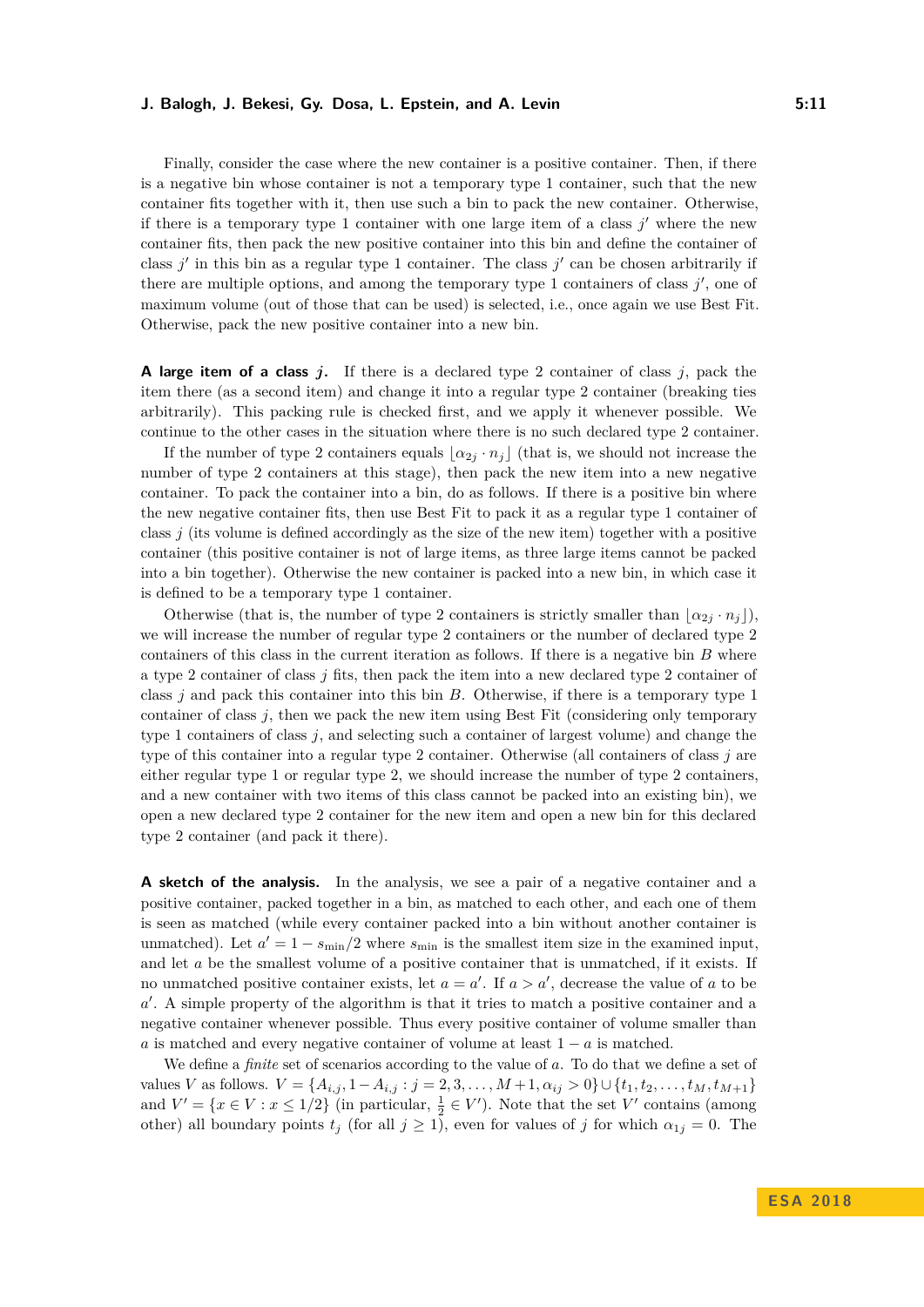## **5:12 A New and Improved Algorithm for Online Bin Packing**

name of a scenario is an interval  $(x, y]$  between consecutive values in  $V'$ . Using this partition, we ensure that if the scenario is  $(x, y]$ , then there is no  $i \geq 2$  and class *j* such that  $\alpha_{ij} > 0$ and the volume of a container of type *i* of class *j* is in  $(x, y)$  or in  $(1 - y, 1 - x)$ .

The first step for analyzing each scenario is to obtain a good weight function for the scenario, in the sense that the analysis will be as tight as possible and can be done using a computer assisted proof within a small running time. The weight function defines size based weights for values in (0*,* 1]. The goal is to define weights such that the cost of the algorithm is roughly the total weight of all input items (a weight function satisfying this requirement is called here *valid*), and if the target competitive ratio is *R*, the cost of an optimal solution is at least the total weight divided by *R* (this can be proved by showing that no bin can contain items of total weight above  $R$ ). Then, for an input  $I$ , letting  $w(I)$ denote its total weight, (and as defined above, letting  $OPT(I)$  the optimal cost for *I*, and *A*(*I*) the number of bins used by *A*), we will have  $A(I) \leq w(I) + c$ ,  $OPT(I) \geq \frac{w(I)}{R}$  $\frac{y(I)}{R}$ , which shows that  $A(I) \leq R \cdot OPT(I) + c$ . This last argument is the standard argument for weight functions based analysis [\[14,](#page-12-7) [15,](#page-12-8) [16,](#page-12-9) [18,](#page-13-5) [19\]](#page-13-6).

In order to define a suitable function, we will solve a linear program defined below (this linear program has only four variables *w*, *u*, *v* and *R*, and in some cases it actually has only two variables *w* and *R*). More precisely, we will provide a feasible solution for this linear program that is very close to the optimal one (but we only use its feasibility and do not prove that it is almost optimal). The weights of specific sizes will be based on the values  $w, u, v$  (or just on  $w$ , if the others are undefined), and on some of the parameters of the algorithm (the  $\alpha_{ij}$  values for the given class).

We define a quantity for each container called the *required weight* of the container, and its goal is to introduce a uniform value such that weights of items are defined based on these values, in order to satisfy all requirements. This quantity is defined for a class that is not the threshold class or is not a large class. If the threshold class  $k$  (the class containing  $1 - a$ ) is a large class, we keep this quantity undefined for that class. For a positive container of volume at least *a*, the required weight of the container is 1. For a positive container of volume in the interval  $(1/2, a)$ , the required weight of the container is denoted as *w*. This will be a decision variable of the forthcoming linear program. The required weight of a negative container is 1 if its volume is larger than  $1 - a$  and otherwise its required weight is  $1 - w$ . We ensure that the required weight of a container depends only on the index of the scenario (*x, y*] and not the specific value of *a* in the interval  $[1 - y, 1 - x)$  and there are only few exceptions that are handled separately.

The weight of a huge item is 1 if its size is at least *a* and *w* otherwise. The weight of an item of class  $j \leq M$  such that either  $j \neq k$  or  $j > b$  is the ratio between the average required weight of a container of class *j* and the average number of items in a container of class *j*. The weight of a tiny item of size *s* is *s* times the ratio between the average required weight of a container of tiny items and the average (lower bounds on the) total size of items in a container of tiny items. The weight of items of class  $j = k$  that is a large class is as follows. An item of this class has weight *u* if its size is at most  $1 - a$  and otherwise a weight of *v*. We find linear inequalities on the variables  $u, v, w$  that ensure that the resulting weight function is valid. By solving a linear program we can find such values of *u, v, w* that minimize the corresponding competitive ratio that can be proven using this weight function. In this linear program the goal is to minimize *R* that is an upper bound on the total weight of items that can fit into one bin subject to the additional constraints on  $u, v, w$  ensuring that the resulting weight function is indeed valid.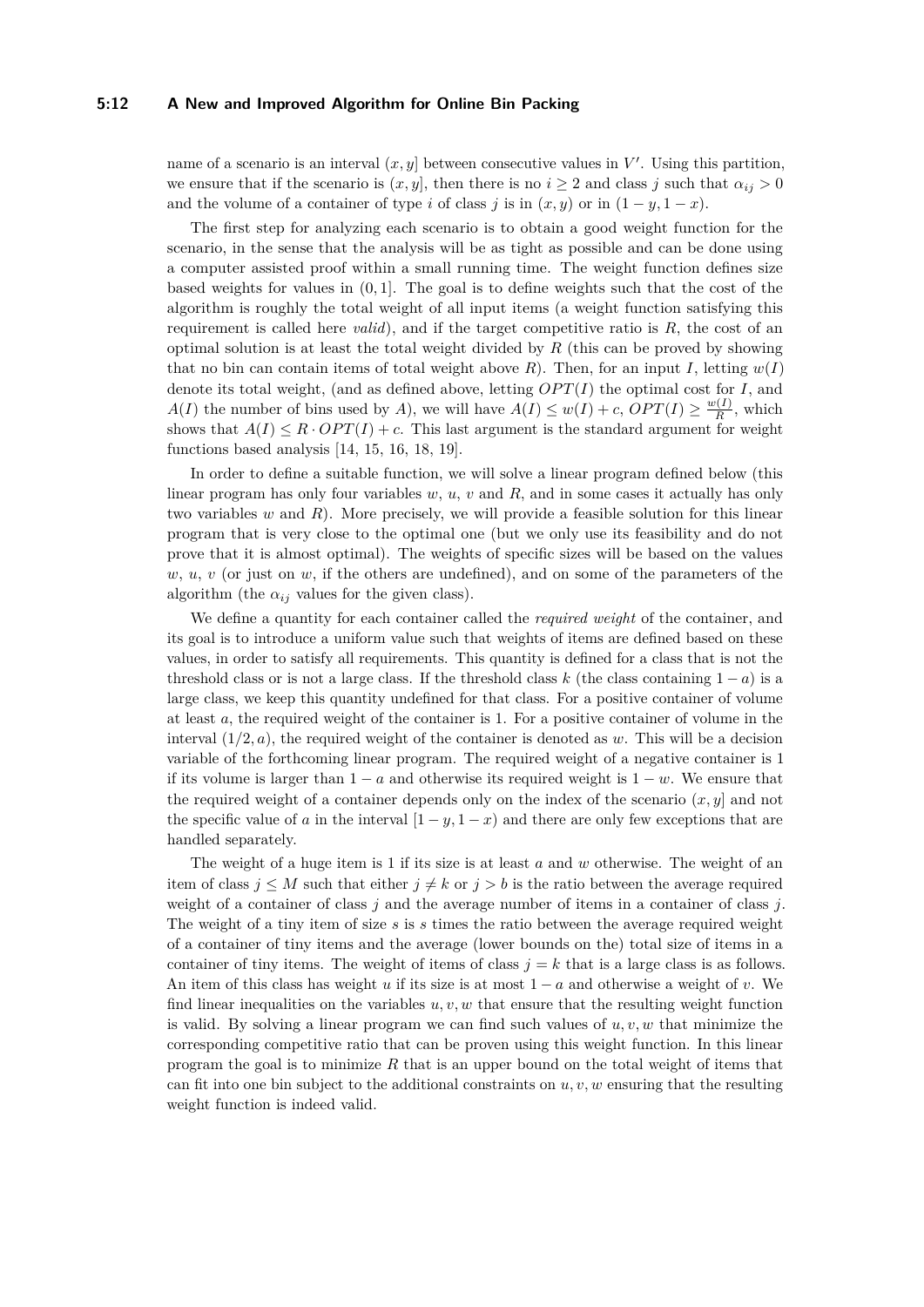In this way we get a table showing for each scenario the set of the values of *u, v, w* (or only *w* for scenarios where the threshold class is not large) that define the weight function that we use for the scenario. Using these weight functions we show the correctness of our main result, namely that the competitive ratio of AH is at most 1*.*57828956.

#### **References**

- <span id="page-12-12"></span>**1** L. Babel, B. Chen, H. Kellerer, and V. Kotov. Algorithms for on-line bin-packing problems with cardinality constraints. *Discrete Applied Mathematics*, 143(1-3):238–251, 2004.
- <span id="page-12-11"></span>**2** B. S. Baker and E. G. Coffman, Jr. A tight asymptotic bound for next-fit-decreasing bin-packing. *SIAM J. on Algebraic and Discrete Methods*, 2(2):147–152, 1981.
- <span id="page-12-14"></span>**3** J. Balogh, J. Békési, Gy. Dósa, J. Sgall, and R. van Stee. The optimal absolute ratio for online bin packing. In *Proc. of the 26th Annual ACM-SIAM Symposium on Discrete Algorithms (SODA2015)*, pages 1425–1438, 2015.
- <span id="page-12-16"></span>**4** J. Balogh, J. Békési, and G. Galambos. New lower bounds for certain bin packing algorithms. *Theoretical Computer Science*, 1:1–13, 2012.
- <span id="page-12-0"></span>**5** E. G. Coffman, M. R. Garey, and D. S. Johnson. Approximation algorithms for bin packing: A survey. In D. Hochbaum, editor, *Approximation algorithms*. PWS Publishing Company, 1997.
- <span id="page-12-1"></span>**6** J. Csirik and G. J. Woeginger. On-line packing and covering problems. In *A. Fiat and G. J. Woeginger, editors,* Online Algorithms: The State of the Art, pages 147–177, 1998.
- <span id="page-12-10"></span>**7** Gy. Dósa and J. Sgall. First Fit bin packing: A tight analysis. In *Proc. of the 30th International Symposium on Theoretical Aspects of Computer Science (STACS2013)*, pages 538–549, 2013.
- <span id="page-12-15"></span>**8** Gy. Dósa and J. Sgall. Optimal analysis of Best Fit bin packing. In *The 41st International Colloquium on Automata, Languages and Programming (ICALP2014)*, pages 429–441, 2014.
- <span id="page-12-4"></span>**9** L. Epstein and A. Levin. A robust APTAS for the classical bin packing problem. *Mathematical Programming*, 119(1):33–49, 2009.
- <span id="page-12-2"></span>**10** W. Fernandez de la Vega and G. S. Lueker. Bin packing can be solved within  $1+\varepsilon$  in linear time. *Combinatorica*, 1(4):349–355, 1981.
- <span id="page-12-13"></span>**11** S. Heydrich and R. van Stee. Beating the harmonic lower bound for online bin packing. In *Proc. of 43rd International Colloquium on Automata, Languages, and Programming (ICALP2016)*, pages 41:1–41:14, 2016.
- <span id="page-12-6"></span>**12** R. Hoberg and T. Rothvoss. A logarithmic additive integrality gap for bin packing. In *Proc. of the 28th Annual ACM-SIAM Symposium on Discrete Algorithms (SODA2017)*, pages 2616–2625, 2017.
- <span id="page-12-5"></span>**13** K. Jansen and K.-M. Klein. A robust AFPTAS for online bin packing with polynomial migration. In *Proc. of the 40th International Colloquium on Automata, Languages, and Programming (ICALP2013), part I*, pages 589–600, 2013.
- <span id="page-12-7"></span>**14** D. S. Johnson. *Near-optimal bin packing algorithms*. PhD thesis, MIT, Cambridge, MA, 1973.
- <span id="page-12-8"></span>**15** D. S. Johnson. Fast algorithms for bin packing. *Journal of Computer and System Sciences*, 8:272–314, 1974.
- <span id="page-12-9"></span>**16** D. S. Johnson, A. Demers, J. D. Ullman, M. R. Garey, and R. L. Graham. Worst-case performance bounds for simple one-dimensional packing algorithms. *SIAM Journal on Computing*, 3:256–278, 1974.
- <span id="page-12-3"></span>**17** N. Karmarkar and R. M. Karp. An efficient approximation scheme for the one-dimensional bin-packing problem. In *Proc. of the 23rd Annual Symposium on Foundations of Computer Science (FOCS'82)*, pages 312–320, 1982.